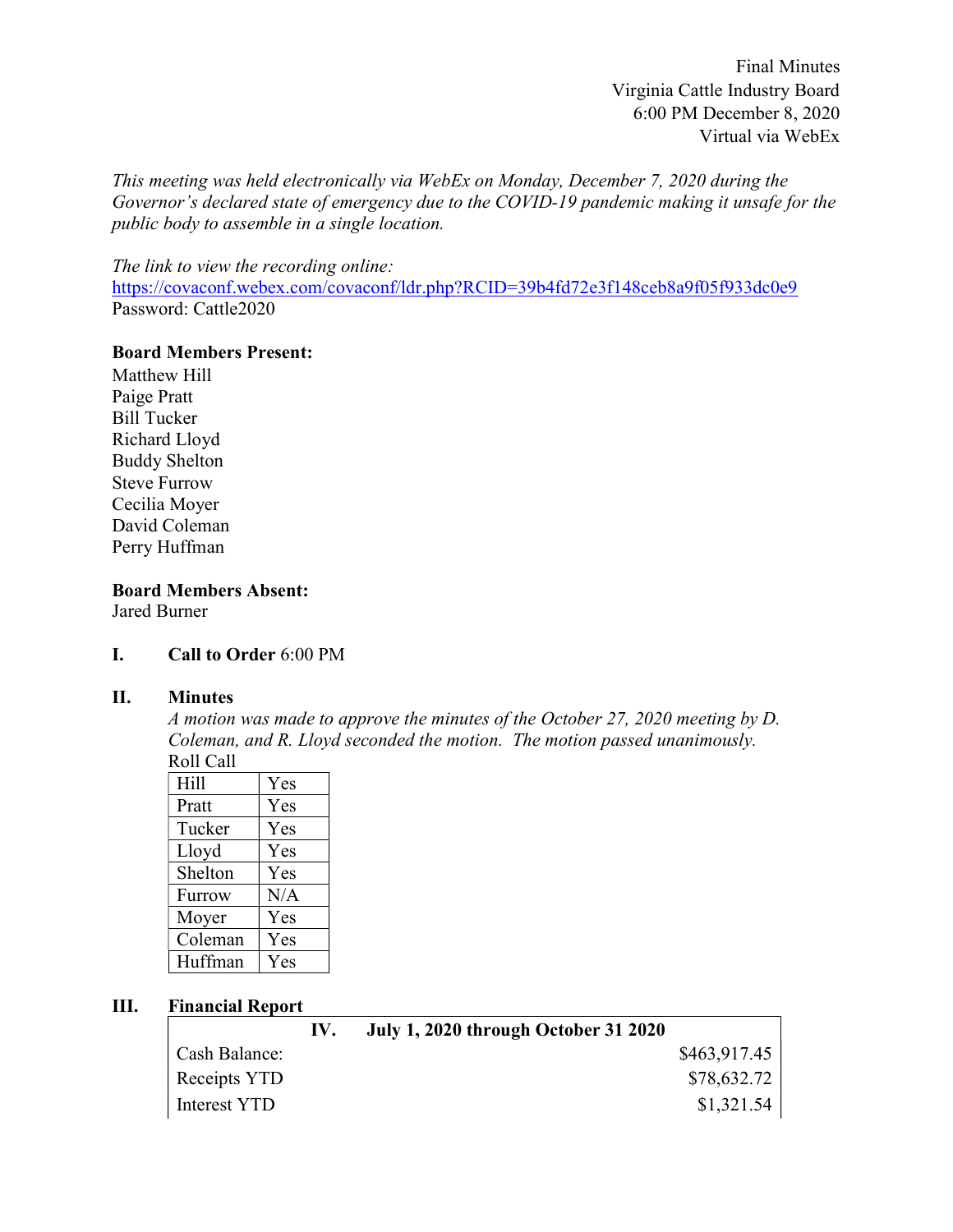Final Minutes Virginia Cattle Industry Board 6:00 PM December 8, 2020 Virtual via WebEx

| Total Balance:                               | \$543,871.71 |
|----------------------------------------------|--------------|
| Budgeted Expenses (Grants and<br>Mgmt/Admin) | \$146,595.09 |
| Funds Available for Allocation               | \$397,276.62 |

A motion was made by R. Lloyd to approve the financial report as presented. It was seconded by P. Huffman and the motion was approved unanimously. Roll Call

| Hill    | Yes |
|---------|-----|
| Pratt   | Yes |
| Tucker  | Yes |
| Lloyd   | Yes |
| Shelton | Yes |
| Furrow  | Yes |
| Moyer   | Yes |
| Coleman | Yes |
| Huffman | Yes |

# V. Old Business

#### a. First Round of Grant Funding Summary

The Board reviewed and discussed P. Pratt's summary of the first round of grant funding. A few adjustments will be made and the document will be available for dissemination.

## b. Website Proposals

The Board entertained two proposals (VIFS Solutions and Flair Communication). A motion was made by P. Pratt to hire Flair Communication to create and maintain a website for the Virginia Cattle Industry Board for a one-year term. B. Tucker seconded the motion. The motion passed unanimously.

Roll Call

| Hill    | Yes |
|---------|-----|
| Pratt   | Yes |
| Tucker  | Yes |
| Lloyd   | Yes |
| Shelton | Yes |
| Furrow  | Yes |
| Moyer   | Yes |
| Coleman | Yes |
| Huffman | Yes |

## c. Second Round of Grant Funding

i. The next round of grant funding (deadline 1/15/2021, projects begin 3/1/2021) is ready to be announce.